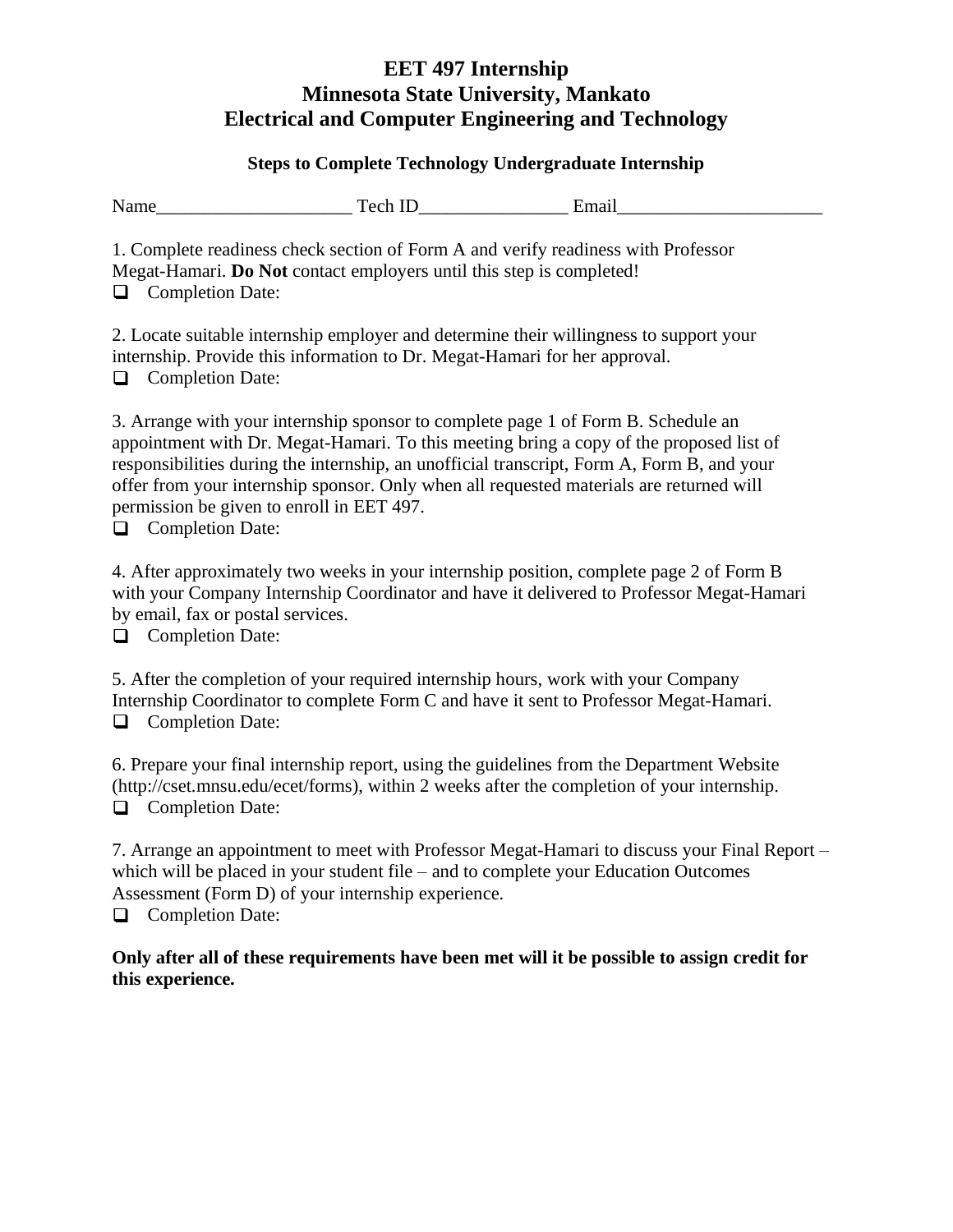|                                                                                                                              | Form A                                                                                                                                                                                                                               |
|------------------------------------------------------------------------------------------------------------------------------|--------------------------------------------------------------------------------------------------------------------------------------------------------------------------------------------------------------------------------------|
|                                                                                                                              |                                                                                                                                                                                                                                      |
| Student Name                                                                                                                 |                                                                                                                                                                                                                                      |
| Address                                                                                                                      | <u> 1989 - Johann John Stone, markin sanat masjid asl nashrida masjid asl nashrida masjid asl nashrida masjid asl</u>                                                                                                                |
|                                                                                                                              |                                                                                                                                                                                                                                      |
|                                                                                                                              |                                                                                                                                                                                                                                      |
| Student E-mail                                                                                                               |                                                                                                                                                                                                                                      |
|                                                                                                                              |                                                                                                                                                                                                                                      |
| Company / Organization                                                                                                       |                                                                                                                                                                                                                                      |
| Credit Hours of Internship                                                                                                   | <u> 2008 - Johann Stoff, deutscher Stoffen und der Stoffen und der Stoffen und der Stoffen und der Stoffen und der Stoffen und der Stoffen und der Stoffen und der Stoffen und der Stoffen und der Stoffen und der Stoffen und d</u> |
| Hours Committed to work for each Credit                                                                                      |                                                                                                                                                                                                                                      |
| <b>Anticipated Starting Date</b>                                                                                             | <u> 1980 - Jan James James Barnett, fransk politik (d. 1980)</u>                                                                                                                                                                     |
| <b>Employer Contact Name</b>                                                                                                 |                                                                                                                                                                                                                                      |
| <b>Employer Contact Email</b>                                                                                                | <u> 1989 - Johann Stein, marwolaethau a bhann an t-Amhainn an t-Amhainn an t-Amhainn an t-Amhainn an t-Amhainn an</u>                                                                                                                |
|                                                                                                                              |                                                                                                                                                                                                                                      |
|                                                                                                                              | Readiness check: After each course, list the semester/year taken and the grade received.                                                                                                                                             |
| EET Internship Semester/Year Grade<br><b>EET 355</b><br><b>EET 484</b><br><b>EET 452</b><br><b>EET 454</b><br><b>EET 456</b> | CET Internship Semester/Year Grade<br><b>EET 143</b><br><b>EET 222</b><br><b>EET 310</b><br><b>EET 484</b><br><b>EET 454</b>                                                                                                         |
|                                                                                                                              |                                                                                                                                                                                                                                      |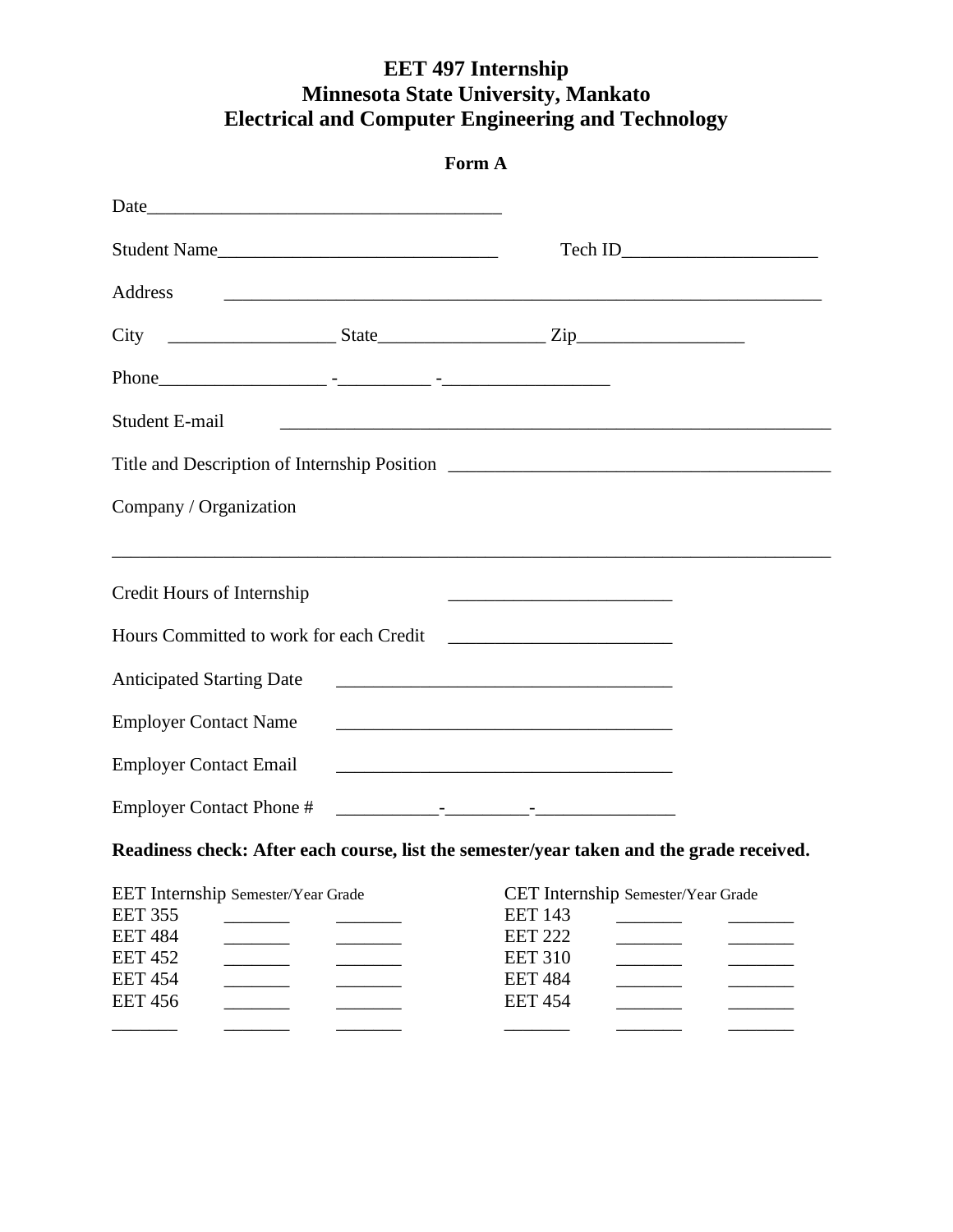**To be completed by the Employer/Supervisor prior to the start of the internship.**

| Date                             |                                                                   |                                                                                                                      |                    |
|----------------------------------|-------------------------------------------------------------------|----------------------------------------------------------------------------------------------------------------------|--------------------|
| <b>Student Name</b>              |                                                                   |                                                                                                                      |                    |
| <b>Supervisor Name</b>           |                                                                   |                                                                                                                      |                    |
| Company                          |                                                                   |                                                                                                                      |                    |
| Address                          |                                                                   |                                                                                                                      |                    |
| City                             | <b>State</b><br><u> 1989 - Johann Barbara, martxa alemaniar a</u> | <u> 1980 - Jan Barbara Barbara, prima popular popular popular popular popular popular popular popular popular po</u> | $Zip$ <sub>—</sub> |
| Phone                            | where the company of the company of                               |                                                                                                                      |                    |
| Supervisor E-mail                |                                                                   |                                                                                                                      |                    |
| Title of Internship Position     |                                                                   |                                                                                                                      |                    |
| <b>Anticipated Starting Date</b> | <u> 1989 - Johann Barn, amerikansk politiker (d. 1989)</u>        |                                                                                                                      |                    |
| Anticipated Hours / Week         |                                                                   |                                                                                                                      |                    |

**Form B** – Page 1

**Please use page 2 of Form B for a description of duties / responsibilities.**

Please mail in a company letterhead envelope to: Dr. Puteri Megat-Hamari Department of Electrical and Computer Engineering and Technology 138 South Trafton Science North Minnesota State University Mankato, MN 56001

Phone: 507-389-1274 E-mail puteri.megat-hamari@mnsu.edu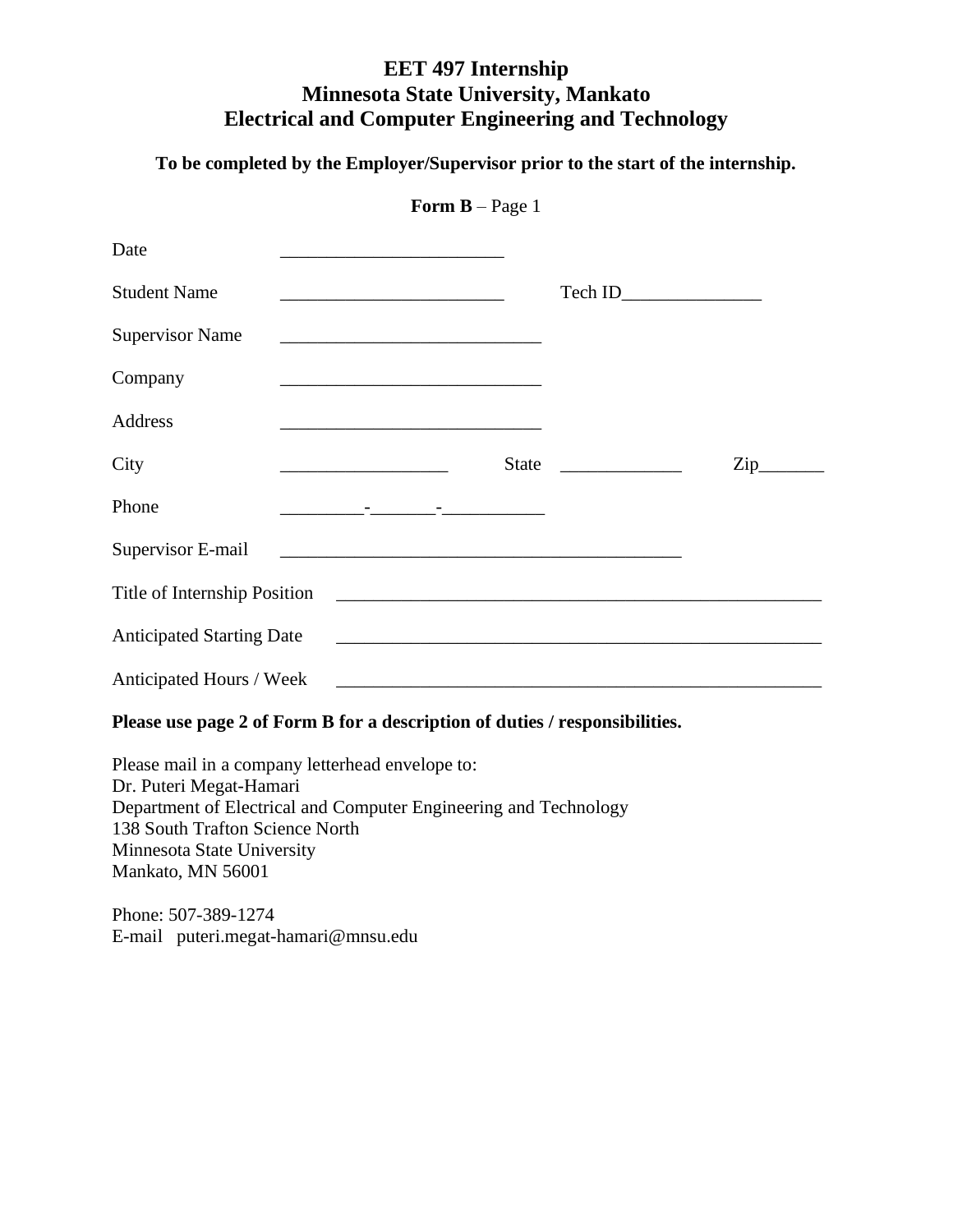**To be completed by the Employer/Supervisor within 2 weeks after the start of the internship.**

**Form B** – Page 2

Please describe the duties / responsibilities of the internship position. Of special interest will be the extent of involvement with electrical / electronic hardware.

| <b>Student Name:</b> |  | Tech |  |
|----------------------|--|------|--|
|----------------------|--|------|--|

Employer/Supervisor: \_\_\_\_\_\_\_\_\_\_\_\_\_\_\_\_\_\_\_\_\_\_\_\_\_\_\_\_\_\_\_ Date:\_\_\_\_\_\_\_\_\_\_\_\_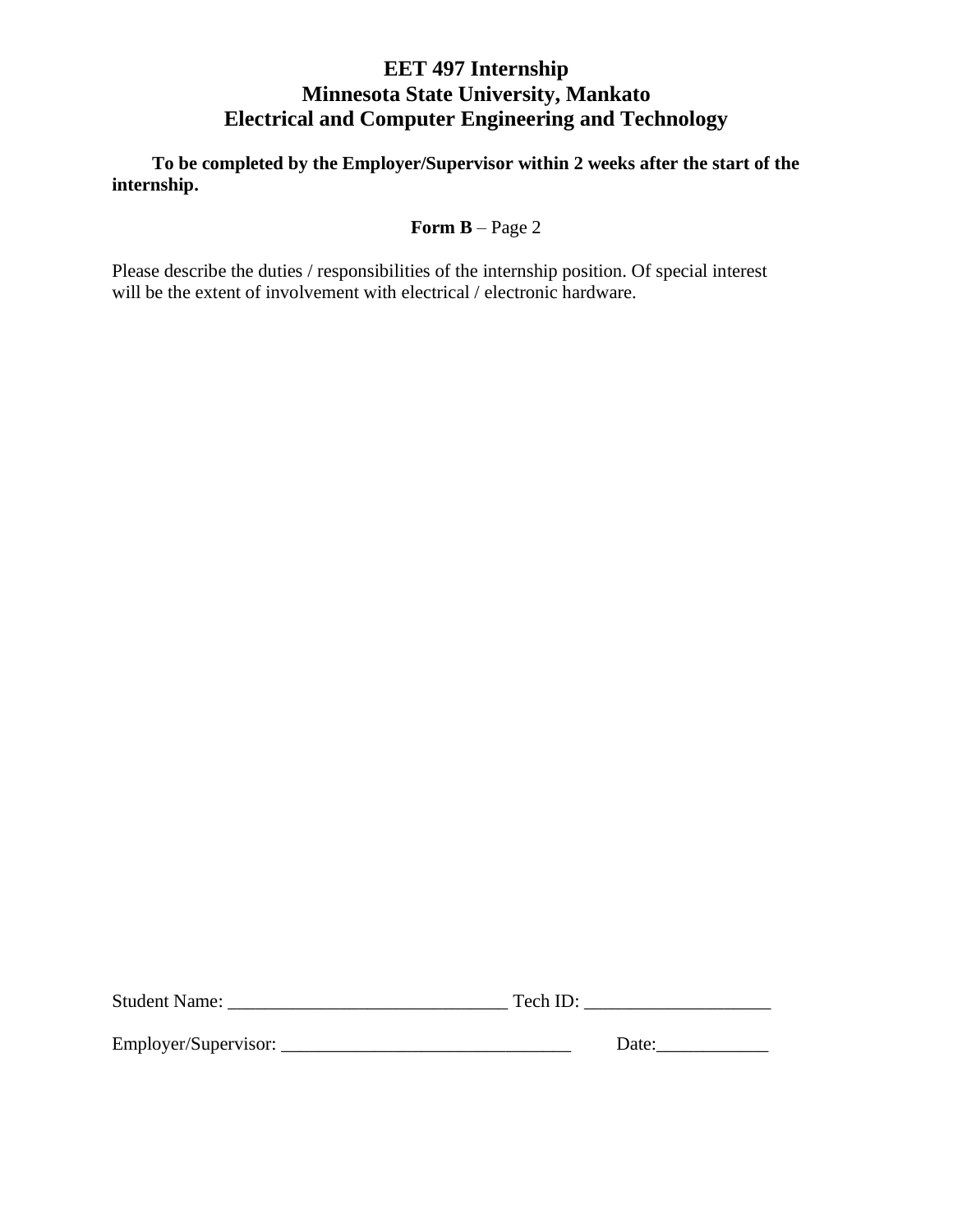**Form C** – Page 1

**To be completed by the Employer/Supervisor following completion of the internship experience.**

| Date                                                                                                          |                                                                                                                                                                          |                                                                                                                       |                  |
|---------------------------------------------------------------------------------------------------------------|--------------------------------------------------------------------------------------------------------------------------------------------------------------------------|-----------------------------------------------------------------------------------------------------------------------|------------------|
| <b>Student Name</b>                                                                                           | the control of the control of the control of the control of the control of the control of                                                                                |                                                                                                                       |                  |
| <b>Supervisor Name</b>                                                                                        |                                                                                                                                                                          |                                                                                                                       |                  |
| Company                                                                                                       | the control of the control of the control of the control of the control of the control of                                                                                |                                                                                                                       |                  |
| <b>Address</b>                                                                                                | <u> 1989 - Johann Barbara, markazi bashkar mashrida ma'lumot</u>                                                                                                         |                                                                                                                       |                  |
| City                                                                                                          |                                                                                                                                                                          |                                                                                                                       | $\overline{Lip}$ |
| Phone                                                                                                         | <u> 2002 - John Bernson, film andre stad i stad og stad i stad i stad i stad i stad i stad i stad i stad i stad i</u>                                                    |                                                                                                                       |                  |
| Supervisor E-mail                                                                                             |                                                                                                                                                                          |                                                                                                                       |                  |
|                                                                                                               |                                                                                                                                                                          |                                                                                                                       |                  |
| <b>Ending Date of Internship Experience</b>                                                                   |                                                                                                                                                                          | <u> 2008 - Andrea Britain, amerikan personal di personal dengan personal di personal di personal di personal di p</u> |                  |
|                                                                                                               | Please use page 2 of Form C to describe the performance of the student in the<br>internship position and any recommendations regarding the internship program.           |                                                                                                                       |                  |
| Dr. Puteri Megat-Hamari<br>138 South Trafton Science North<br>Minnesota State University<br>Mankato, MN 56001 | Please mail in a company letterhead envelope to:<br>Please mail in a company letterhead envelope to:<br>Department of Electrical and Computer Engineering and Technology |                                                                                                                       |                  |
| $Phona: 507-389-1274$                                                                                         |                                                                                                                                                                          |                                                                                                                       |                  |

Phone: 507-389-1274 E-mail puteri.megat-hamari@mnsu.edu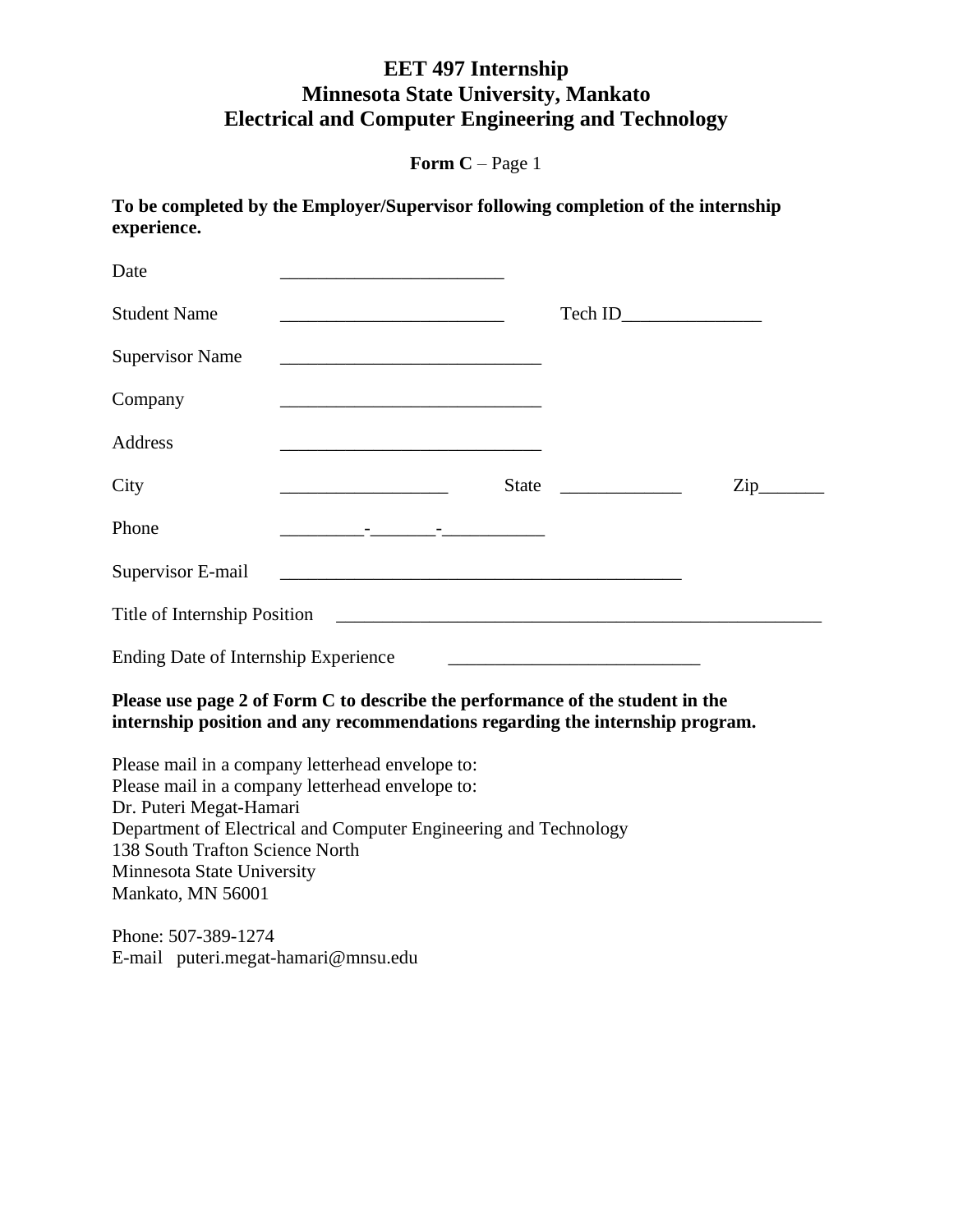**Form C** – Page 2

1. Evaluate the student's performance of assigned tasks.

2. Evaluate the preparation of the student for the internship position. Consider strength and weaknesses and how the student compared with other beginning employees. Please make any suggestions for changes in our curriculum that would make student interns more effective for your organization.

3. Summarize your reactions to our internship program. Please suggest ways in which the program might be improved.

4. Would you / your company be interested in employing student interns from our program in the future?

Employer/Supervisor: \_\_\_\_\_\_\_\_\_\_\_\_\_\_\_\_\_\_\_\_\_\_\_\_\_\_\_\_\_\_\_\_\_\_\_\_\_ Date:\_\_\_\_\_\_\_\_\_\_\_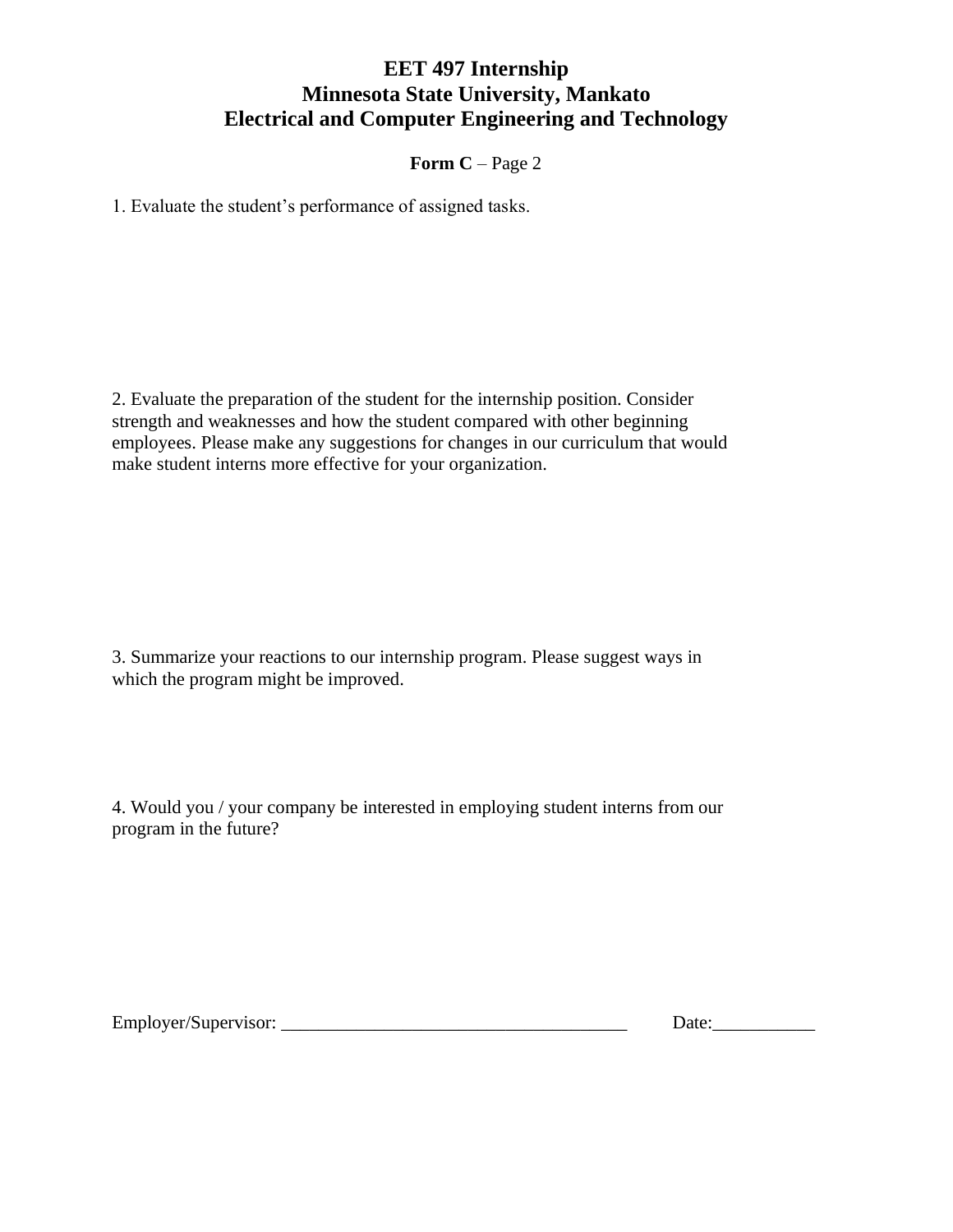**Form C –** Page 3

| experience. |              | <b>Educational Outcomes Assessment</b><br>To be completed by the internship supervisor following completion of the internship                             |              |           |
|-------------|--------------|-----------------------------------------------------------------------------------------------------------------------------------------------------------|--------------|-----------|
|             | Student Name |                                                                                                                                                           |              |           |
|             |              | Please check the appropriate outcomes that you believe the internship provided. For<br>those that were available please circle the student's performance. |              |           |
|             |              | Internship provided the opportunities to:                                                                                                                 |              |           |
|             |              | Effectively identify, formulate, and solve an engineering problem.                                                                                        |              |           |
|             | N/A          | Poorly Prepared                                                                                                                                           | Satisfactory | Excellent |
|             |              | Understand professional and ethical responsibilities.                                                                                                     |              |           |
|             | N/A          | Poorly Prepared                                                                                                                                           | Satisfactory | Excellent |
|             |              | More effectively communicate orally and in written form.                                                                                                  |              |           |
|             | N/A          | Poorly Prepared                                                                                                                                           | Satisfactory | Excellent |
|             |              | Understand the documentation process for an engineering design problem.                                                                                   |              |           |
|             | N/A          | Poorly Prepared                                                                                                                                           | Satisfactory | Excellent |
|             |              | Better understand project management and rudimentary economic<br>considerations associated with an engineering problem.                                   |              |           |
|             | N/A          | Poorly Prepared                                                                                                                                           | Satisfactory | Excellent |
|             |              | Participate in a group atmosphere for the defining, planning, and<br>execution of open-ended problems.                                                    |              |           |
|             | N/A          | Poorly Prepared                                                                                                                                           | Satisfactory | Excellent |

(Continued)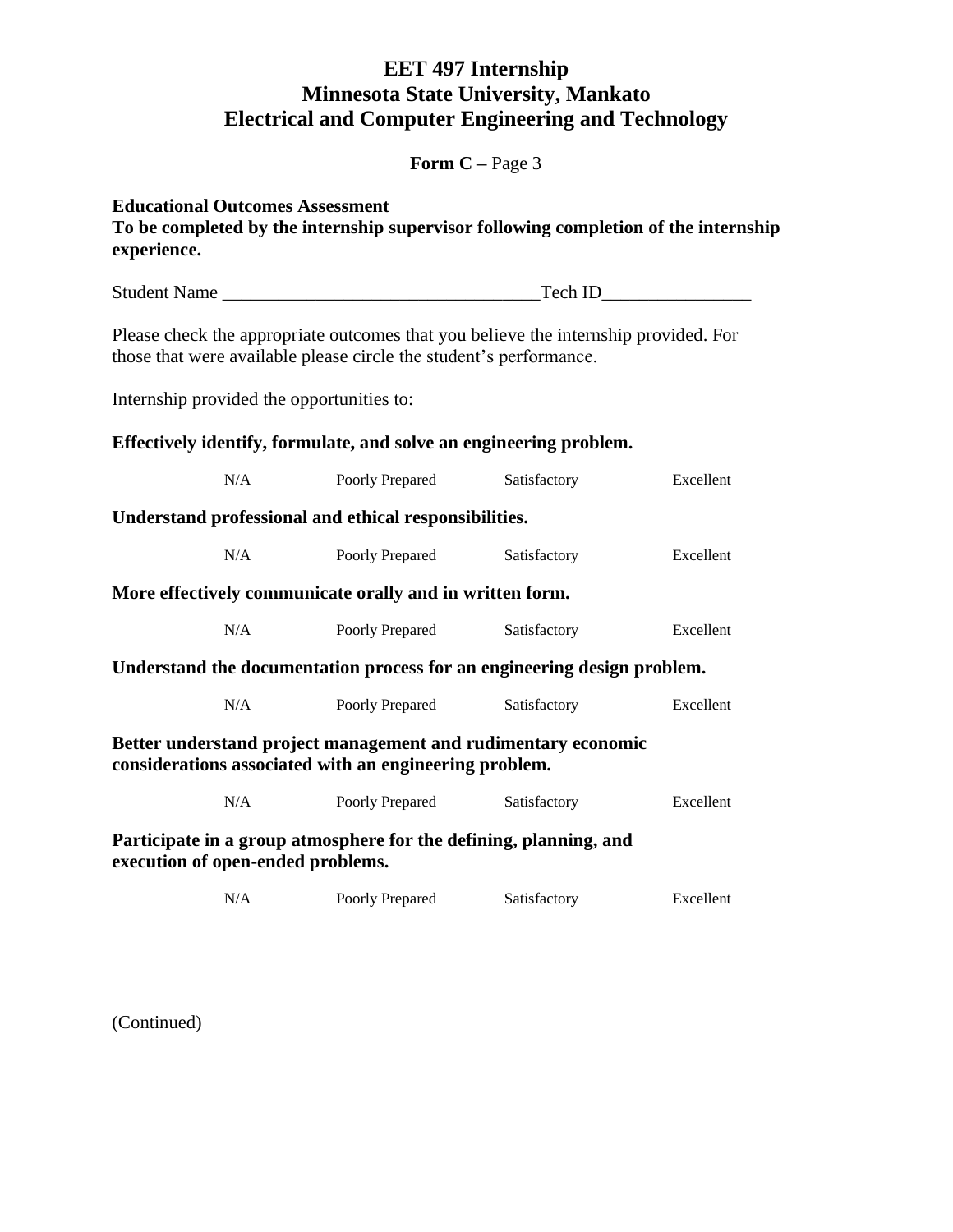Form  $C - Page 4$ 

Use software tools appropriate to solve engineering problems.

Other skills the student developed and/or demonstrated that you feel are important:

<u> 1989 - Johann John Stone, Amerikaansk politiker (d. 1989)</u>

**Additional Comments (Optional):**